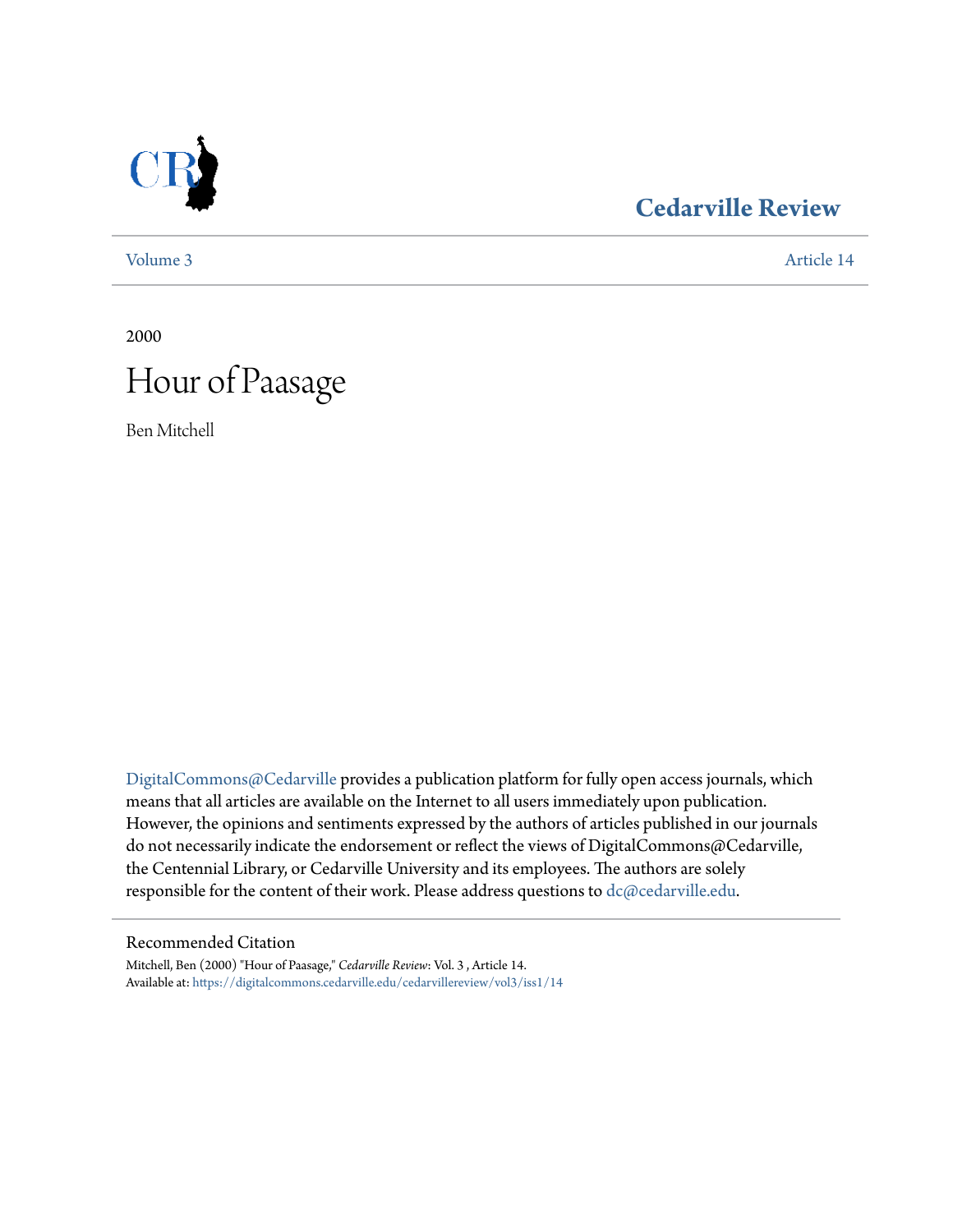## Hour of Paasage

Browse the contents of [this issue](https://digitalcommons.cedarville.edu/cedarvillereview/vol3/iss1) of *Cedarville Review*.

### **Keywords**

Poetry

### **Creative Commons License**  $\bigcirc$  000

This work is licensed under a [Creative Commons Attribution-Noncommercial-No Derivative Works 4.0](http://creativecommons.org/licenses/by-nc-nd/4.0/) [License.](http://creativecommons.org/licenses/by-nc-nd/4.0/)

Follow this and additional works at: [https://digitalcommons.cedarville.edu/cedarvillereview](https://digitalcommons.cedarville.edu/cedarvillereview?utm_source=digitalcommons.cedarville.edu%2Fcedarvillereview%2Fvol3%2Fiss1%2F14&utm_medium=PDF&utm_campaign=PDFCoverPages)



This poetry is available in Cedarville Review: [https://digitalcommons.cedarville.edu/cedarvillereview/vol3/iss1/14](https://digitalcommons.cedarville.edu/cedarvillereview/vol3/iss1/14?utm_source=digitalcommons.cedarville.edu%2Fcedarvillereview%2Fvol3%2Fiss1%2F14&utm_medium=PDF&utm_campaign=PDFCoverPages)